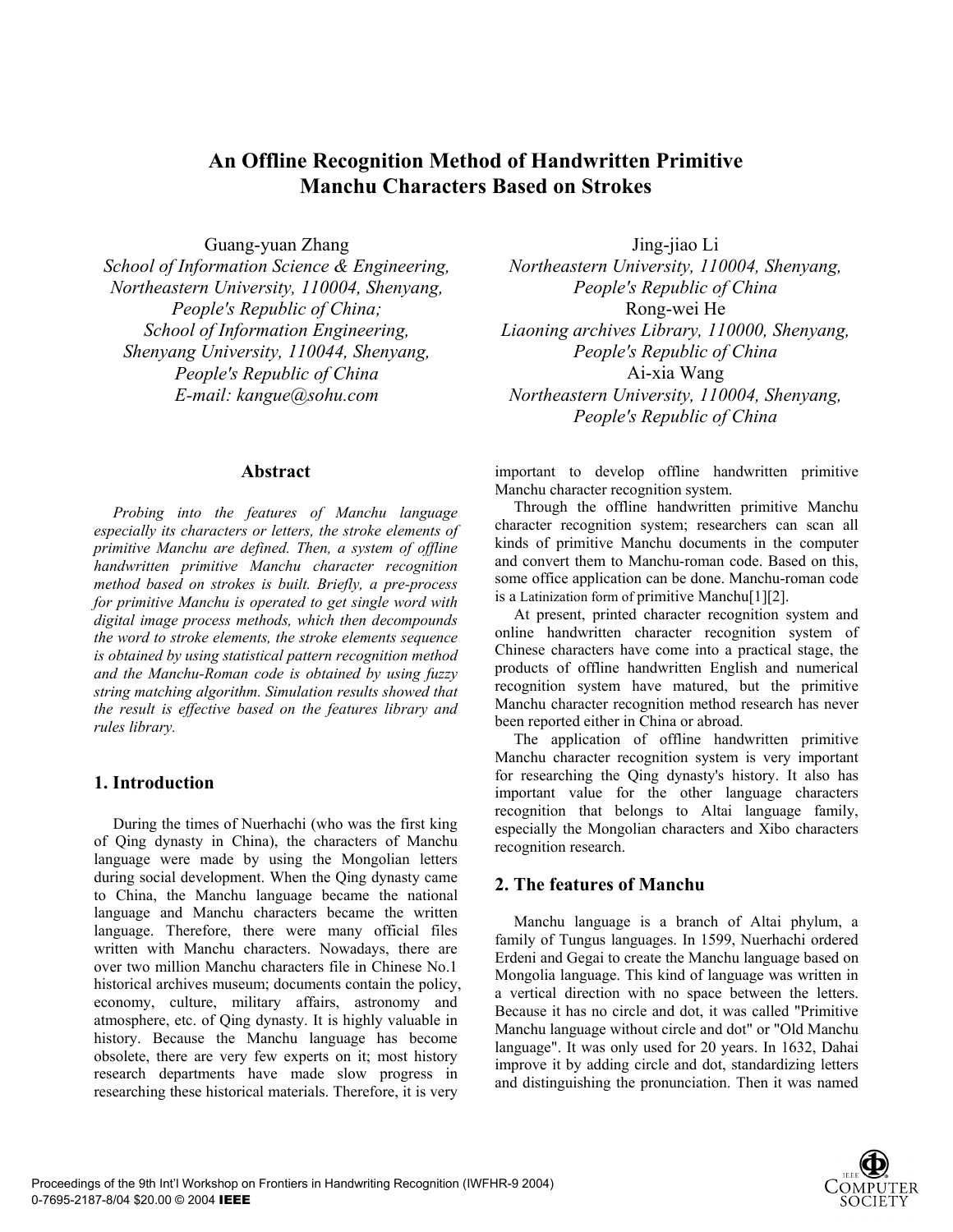"Primitive Manchu language with circle and dot" or "New Manchu language", we called it "Primitive Manchu" for short.

Because the primitive Manchu has no standard characters, Manchu-roman code was developed in order to provide information communication. It transfers primitive Manchu to Latin code, similar to the phonetic system of the Chinese language.

Figure 1 is part of Manchu-roman code and primitive Manchu character mirror table. From Figure 1 we can find that primitive Manchu's letter writing is divided into single-writing, head-writing, mid-writing and tail-writing - four kinds of writing forms (some letters have only two kinds) according to their different locations in a word.

| Manchu-<br>Roman | Single-<br>writing | Head-<br>writing | Mid-<br>writing | Tail-<br>writing |
|------------------|--------------------|------------------|-----------------|------------------|
| a                |                    | ゴ                | ٠               |                  |
| е                | そ                  | ゴ                |                 | Ą,               |
| $\circ$          | ส                  | ส                | Þ               | Ⴛ                |
| u                | る                  | る                | ф.              | Ⴛ,               |
| b                |                    | Φ,               | Ⴛ               | ൗ                |
| t                |                    | ₽                | ി 9             |                  |

#### Figure 1. **The mirror table between Manchu-roman character and primitive Manchu character (part)**

Manchu characters are one of the most complex characters, with many big differences compared with Chinese and English, such as construction, spelling and composition of word. Therefore, the developed methods in Chinese and English are little help for the construction of Manchu language information system.

Manchu language is a kind of spelling language[3]; it has a lot of similarities and differences with English:

• Manchu is made up of 40 basic letters, including 6 vowels and 36 consonants. The vowel can appear at any place; the consonant can appear alone or collocate with the vowels and the consonants' location is limited. For one single letter, it has eight kinds of writing forms at most. Different letter collocation and different letter location in a word can lead to different writing forms, so the total number of letter writing forms is 114 (very few of the writing forms are repeated).

• The order of writing form is from top to bottom and from left to right.

• Each Manchu word is made up of one or more Manchu letters, but there is no space between the letters.

• The width of each Manchu word is same, but the height is quite different.

There is a primitive Manchu word in figure 2.



Figure 2. **Primitive Manchu word and letters**

## **3. System Sample**

Primitive Manchu character recognition system principal diagram is in figure 3.



## Figure 3. **Recognition system principal diagram**

According to figure 3, after the handwritten primitive Manchu character has been scanned into computer, it was digitalized as a binary image. A simple method is to be used to divide columns and rows after edge detection and lean correction in the typeset analysis. That is to scan columns one by one from column start point to its end and count the black pixel number at the same time. According to the result, words of primitive Manchu can be abstracted by dividing a threshold using a statistics method. Recognition pre-process[4][5] includes the following operations: thinning, pruning and noise reduction etc. When characters need to be recognized, words of primitive Manchu are divided into strokes. Then the stroke features are compared with sample stroke features, which have been stored in the computer, the most similar sample stroke is the result, the recognized stroke sequence was transformed into Manchu-roman code by using a compound recognition method. Recognition post-process includes processing the object with language

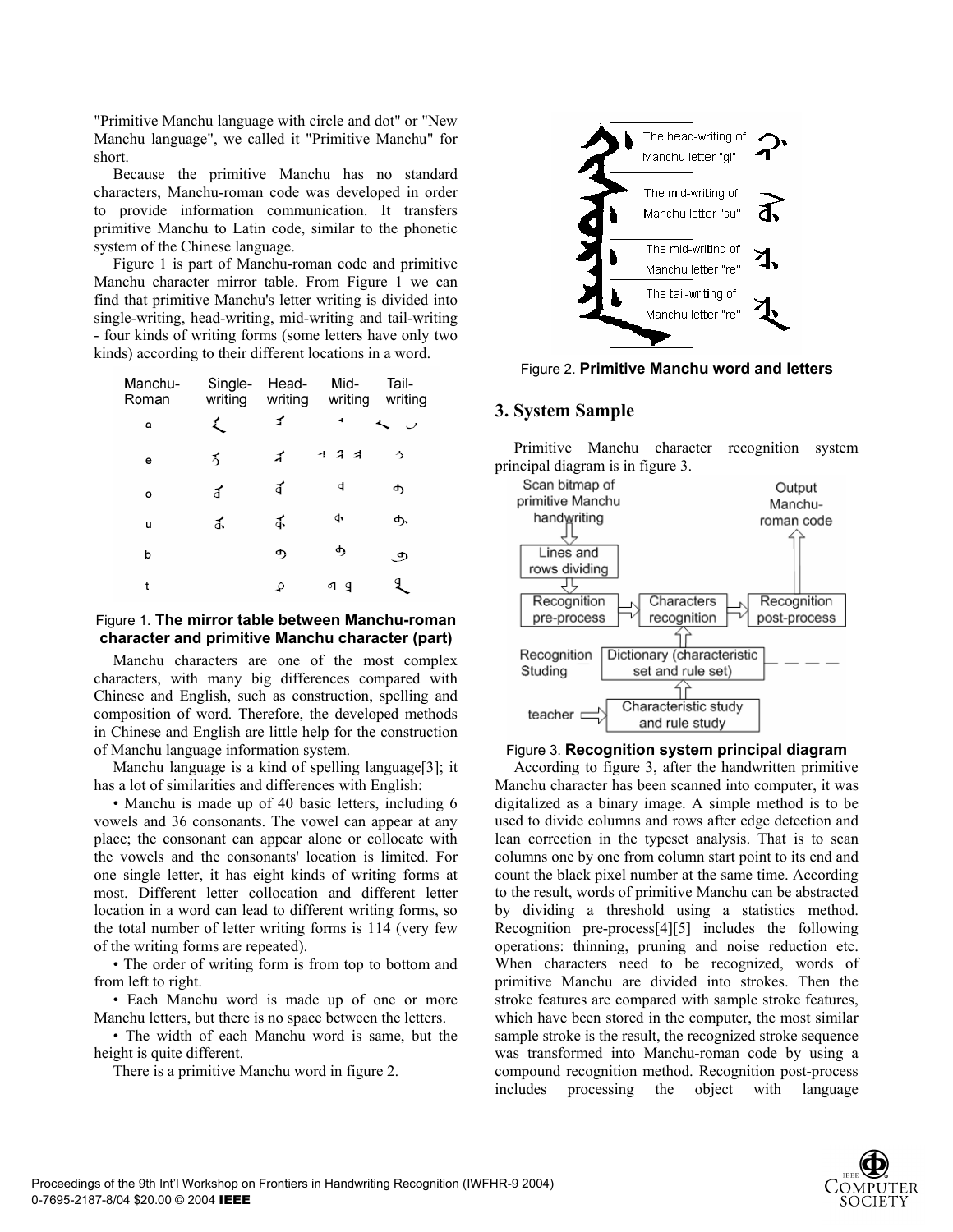acknowledgment, looking for mistakes and auto-correcting them[6].

## **4. Word recognition**

From figure 2, we can see, both words of primitive Manchu and English are composed of letters, but in a word of primitive Manchu, there is no space between the letters and letters have different written form in different position, which is opposite to English words. It is exceedingly difficult to distinguish letters in primitive Manchu words.

It is also impossible to recognize primitive Manchu words as a whole entity. First, because different primitive Manchu words have different height, which makes one word of Manchu very difficult to process; second, the quantity of expanded primitive Manchu words is over 200 thousand, which is an enormous quantity if it is categorized as a whole.



#### Figure.4 **Two-level sub-structure and strokes sample of a primitive Manchu word**

So we see that, a substructure of primitive Manchu characters needs to be constructed, which must be easy to recognize and can rebuild primitive Manchu character by rules. After research, all the written forms have been divided into 65 root units by comprehensive analysis of their common features. Then the root units were divided into 20 strokes. Under the strokes combined rule, the recognized stroke sequence makes up the units of root, which transform into Manchu-roman code[7][8]. The example of the two-level sub-structure is in figure 4. Experiments have proved that the strokes can be easily recognized after the strokes samples are studied. According to the combined rule, sequence of root units can be pieced together into Manchu-roman code. However, the test result showed many combination mistakes occurred even if there was little interference. So far, more rules that are exact are needed to standardize the

combination of strokes. However, it is easy to make mistakes in the process of abstracting the rules of strokes.

In this case, the root units were canceled, the compound features of recognized strokes were contrasted with the stroke features in the library using fuzzy recognition method and Manchu-roman code was recognition result.

#### **4.1 Recognition pre-process**

Recognition pre-process plays an important role in the whole system, transforming patterns into the input form acceptable by the recognition system, eliminating noise. Recognition pre-process can accomplish the following functions:

• Noise reduction:

Morphologic noise filter is employed here. The equation (1) is a typical morphologic noise filter.

$$
D = \{ [(A \odot B) \oplus B] \oplus B \} \odot B = (A \circ B) \bullet B \tag{1}
$$

In this equation, A is the object to process; B is a structure element, which often uses 4-neighbourhood matrix or 8-neighbourhood matrix. D is the processed result.



#### Figure 5. **Recognition pre-process. (a)primitive word; (b)corrupt structure element; (c)expanded structure element; (d) noise reduction result; (e)8-neighbourhood of pixel p; (f)thinning result; (g) pruning result**

The primitive Manchu written characters have more detailed features in the vertical left direction than in the vertical right direction. To adapt this writing feature and have a better reduction of noise, the equation (2) of the noise filter is used here. Structural element B is (b) in figure 5 and C is (c) in figure 5.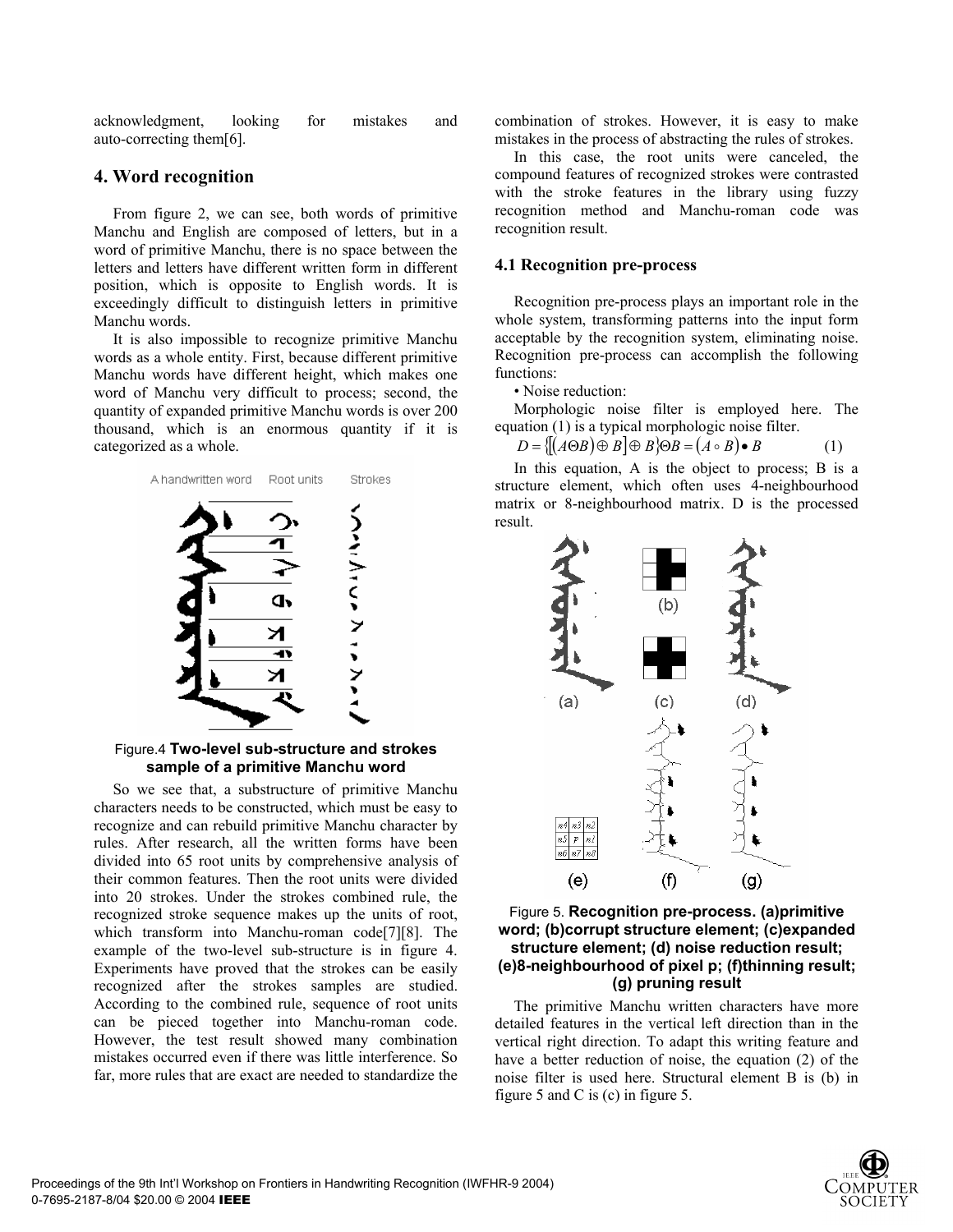$$
D = (((((A \odot B) \odot B) \oplus C) \oplus C) \odot B) \odot B \tag{2}
$$

In figure 5, (d) is the result from (a) after the noise filter process.

•Thinning Main Body:

After the noise filter process, thinning object is needed to make process convenient. The algorithm of thinning is Hilditch thinning algorithm, which is described as following:

Suppose  $p$  is a pixel which needs to be processed,  $f(p)$  is gray value of  $p$ , the object is a binary image,  $n_i$  ( $i = 1, 2, \ldots, 8$ ) is 8-neighbourhood pixel of *p* and the position of  $n_i$  listed at (e) in figure 5. Meanwhile, suppose set  $I = \{1\}$  is the pixel subset that needs to be thinned, set  $N = \{g|g - m \le 0\}$  is subset of background pixel, set  $R = \{-m\}$  is the pixel changed from *I* after thinning *m* times.

Thinning conditions are:

(a) 
$$
f(p) \in I
$$
;  
\n(b)  $U(p) \ge 1$ , in which  $U(p) = a_1 + a_3 + a_5 + a_7$ ;  
\n(c)  $V(p) \ge 2$ , in which  $V(p) = \sum_{i=1}^{8} (1 - a_i)$  and  
\n $a_i = \begin{cases} 1 & f(n_i) \in N \\ 0 & \text{others} \end{cases}$ ;  
\n(d)  $W(p) > 1$  in which  $W(p) = \sum_{i=1}^{8} a_i$  and

(d) 
$$
W(p) \ge 1
$$
, in which  $W(p) = \sum_{i=1}^{n} c_i$  and

$$
c_i = \begin{cases} 1 & f(n_i) \in I \\ 0 & others \end{cases}
$$
  
(e)  $x(p) = 1$ , in which  $x(p) = \sum_{i=1}^{4} b_i$  and  

$$
b_i = \begin{cases} 1 & f(n_{2i-1}) \in N \land f(n_{2i}) \in I \cup R \lor f(n_{2i+1}) \in I \cup R \\ 0 & others \end{cases}
$$

(f) 
$$
f(n_i) \notin R
$$
 or  $x_i(p) = 1, (i = 3.5)$ , in which  $x_i(p)$ 

refers to the value  $x(p)$  which is I-neighborhood pixel of *p* .

In figure 5, the thinning result of (d) is (f).

•Pruning

From (f) of figure 5 we can see, some unnecessary branches have been generated in the process of thinning because of the tremble edge of the object, which should be removed by pruning. If the branch length that is calculated from the end to the branch point separation is less than a certain threshold, it should be deleted. The threshold value is given by equation (3).

$$
d_c = \min(l_l, l_r)/4 \tag{3}
$$

 $l_i$  means distance from the mid-axis of a word to its left boundary.

*l*<sub>*r*</sub> means distance from the mid-axis of a word to its right boundary.

(g) in figure 5 is the result after pruning. It shows that pre-process result can reflect the basic features of the original character, and it is easy to get object features. During pre-process, disconnected strokes are not treated. There are only two kinds of disconnected strokes, so it is not necessary to treat them in thinning process.

#### **4.2 Strokes separation**

According to analysis, there are some rules for strokes to compound a primitive Manchu word. Every word has a mid-axis as its own main trunk; all the strokes extend from the main trunk. We can column-scan the original word image, and choose the column with the most significant pixel as mid-axis of the word. Different strokes can be separated into left strokes and right strokes according to whether they are on the left or right side of the main trunk, connected strokes and disconnected strokes according to whether they are connected with the main trunk or not. So all strokes can be separated into four categories, they are left disconnected strokes, left connected strokes, right disconnected strokes and right connected strokes, a total of 20 strokes ("circle" stroke is connect with main trunk when writing). Left disconnected strokes and right disconnected strokes have only one stroke, (left point and right point, easy to recognize), so the point of recognition is on left connected strokes and right connected strokes.



#### Figure 6. **Stroke separation. (a)pre-process result for primitive Manchu word; (b)confirm the mid-axis; (c)extend mid-axis; (d) stroke separation**



Figure 7. **Strokes categories** 

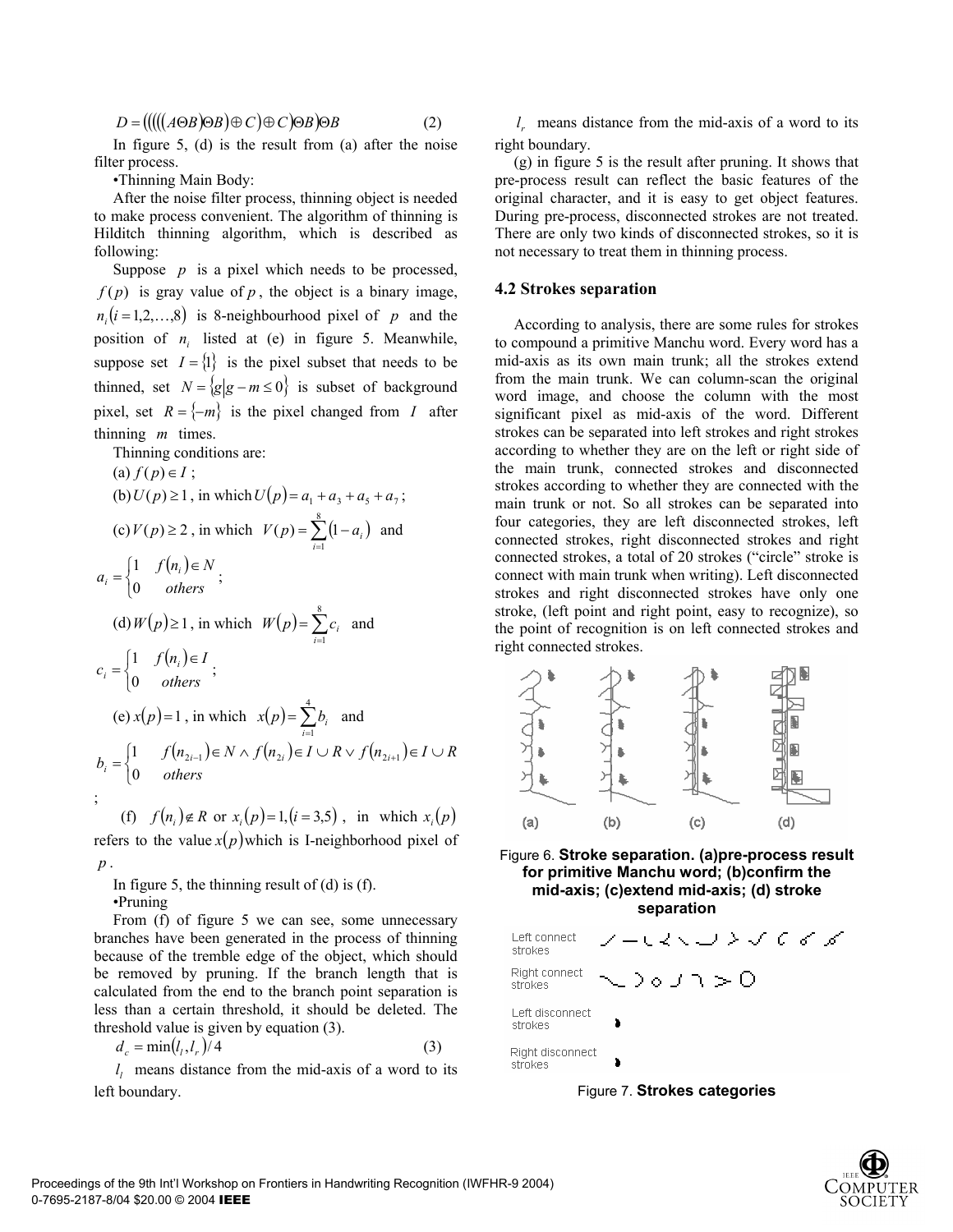Figure 6 is an example of stroke separation of Manchu words and Figure 7 is stroke categories.

#### **4.3 Stroke recognition**

After stroke separation, we need to get the feature code of the stroke. Here, the feature code is made up of 8-direction code[9] of the stroke. According to two points on each stroke, the direction code is given in equation (4).

$$
k = (Y_{pt} - Y_{p(t-m)})/(X_{pt} - X_{p(t-m)})
$$
\n(4)

*k* means gradient value of two points, 8-direction code is decided by the gradients. *m* means number of the pixels between the two points to calculate direction code. If *m* is set too small, it is hard to eliminate noise of vibration. If *m* is set too large, detail information of the stroke would be lost. According to experimental result, we decided a three group's direction code of stroke:

•Left 8 feature code: From starting point of stroke (nearest point to mid-axis), trace the stroke by left branch preferential, until the first end point, dividing the pixel point sequence into 8 equal parts, then calculate the direction code between the starting point and the end point of the part one by one[10].

•Right 8 feature code: From starting point of stroke (nearest point to mid-axis), trace the stroke by right branch preferential, until the first end point, dividing the pixel point sequence into 8 equal parts, then calculate the direction code between the starting point and the end point of the part one by one.

•Left 16 total feature code: From starting point of stroke (nearest point to mid-axis), trace the stroke by left branch preferential, and all the end points are treated as branch points, until back to starting point, dividing the pixel point sequence into 16 equal parts, then calculate the direction code between the starting point and the end point of the part one by one.

The distance between the three feature codes and the relative feature codes in the feature library of the strokes is given by equation (5), and the results are represented by  $D_1$ ,  $D_2$ ,  $D_3$ . The feature library of the strokes is obtained by study[11][12].

$$
D(X, G) = \sum_{i=1}^{m} |x_i - g_i|
$$
 (5)

In this equation, *X* means the feature code of input stroke; *G* means feature code of one standard stroke stored in the feature library of the strokes.

At last, we take the stroke relative to  $\min(D_1 + D_2, D_3)$  as the result of stroke recognition.

#### **4.4 Combination recognition**

List the recognized strokes by their position in the word from top to bottom, that is the sequence of strokes of a word, through comparison with each primitive Manchu word standard stroke sequence in the library and then calculate the edit distance, the Manchu-roman code which has shortest distance is selected as final result, and a certain scope of candidate words is filtered as output. Edit distance describes the fewest steps to operate from string  $x$  to become  $y$  demands. Here, basic operation includes exchange operation, insert operation and delete operation. The edit distance calculation is given by equation  $(6)$  [13].

 $=\sum_{i=0}^{m}\sum_{j=0}^{n}$ *i j*  $0 j=0$ In this equation,

*n*

 $d = \sum \sum C[i, j]$ 

 $+W_3 - \delta(x[i], u[j])].$  $C[i, j] = min[C[i-1, j] + W_1, C[i, j-1] + W_2, C[i-1, j-1]$ 

 $[i, j]$  (6)

*C* is an  $m \times n$  integer cost matrix in this equation.  $\delta(x[i], u[i])$  is expanded Kronecker  $\delta$  function; it takes 1 if one variable provided is matching another variable; vice versa, it takes 0.  $C[i-1, j]+1$  means insert cost;  $C[i, j-1]+1$  means delete cost  $C[i-1, j-1]+1-\delta(x[i],u[j])$  means exchange cost.

In the process of being recognized, a completely primitive Manchu word comes into a stroke sequence, which will be recomposed into five new strings  $T_i(i=1,\ldots,5)$ . Among  $T_i$ ,  $T_1$  is total strokes sequence;  $T_2$  is left strokes sequence;  $T_3$  is left feature strokes sequence;  $T_4$  is right strokes sequence;  $T_5$  is right feature strokes sequence. In library, each primitive Manchu word has corresponding standard strokes sequences  $S_i$  ( $i = 1, \ldots, 5$ ). By equation (6), edit distances between  $T_i$  and  $S_i$  is calculated. The results are  $d_i$  ( $i = 1,...,5$ ), which is the input of equation (8). In equation (8), insert weight value  $W_1$ , delete weight value  $W_2$  and exchange weight value  $W_3$  are decided by equation (7). Left strokes sequence is all strokes sequence that locates on the left side of mid-axis, including left disconnected strokes. So does the right strokes sequence. Left feature strokes and right feature strokes are those strokes clearly in the stroke recognition process. By experiment, zero left feature strokes and six feature strokes were defined.

$$
W_1 = W_2 = W_3 = \begin{cases} 1 & i = 1 \\ 2 & others \end{cases}
$$
 (7)

Final combination distance  $d<sub>r</sub>$  is calculated by equation (8).

$$
d_r = \frac{(d_1 + d_2 + d_4 + (d_3 + d_5) \times 4)}{W_a^2}
$$
 (8)